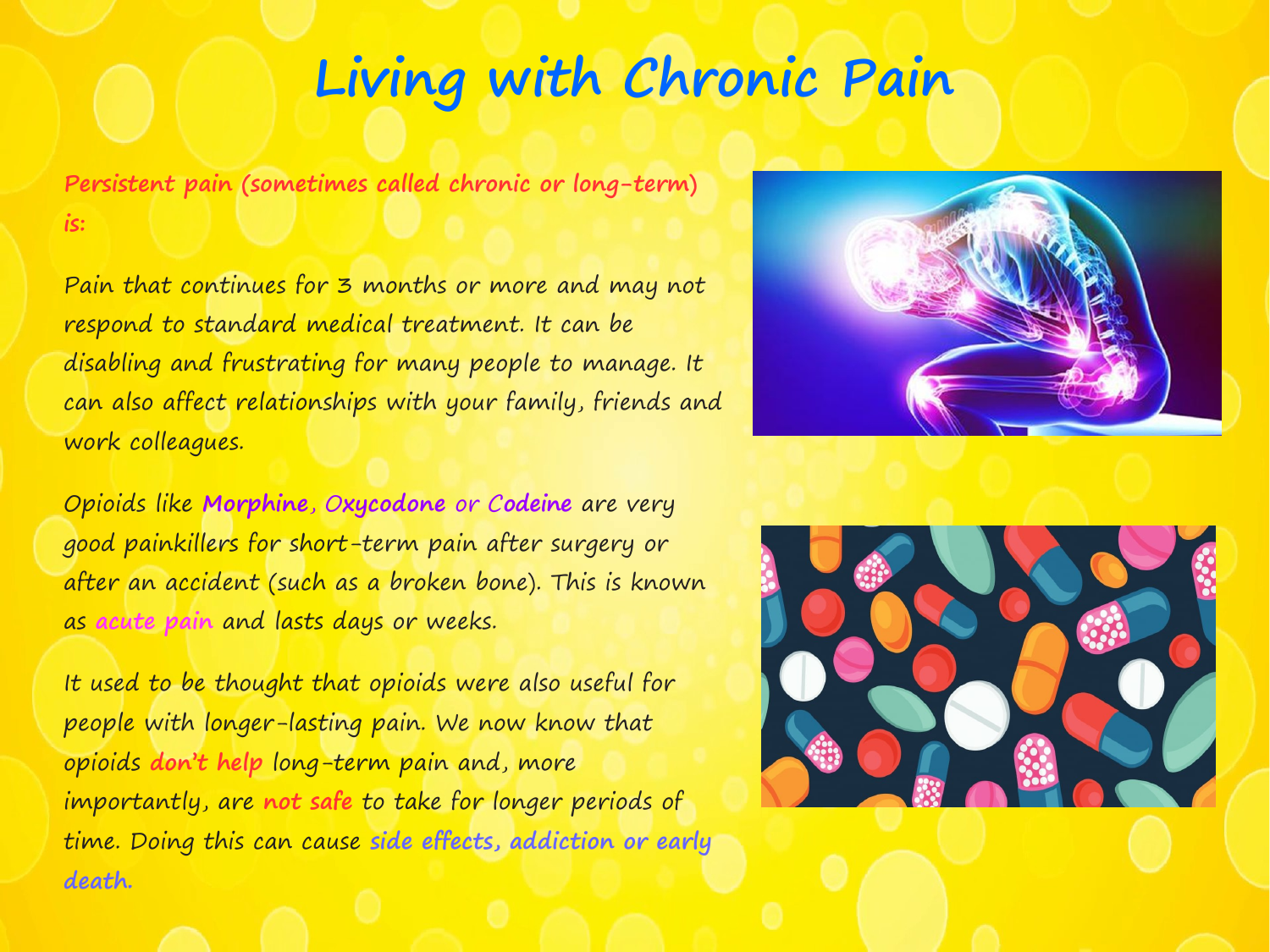# **Side effects of opioids**

- **Constipation and nausea (feeling sick)**
- **Daytime sleepiness, poor** concentration and poor memory
- Problems sleeping at night, including snoring or difficulty breathing
- Effects on hormones
	- low testosterone levels
	- reduced fertility
	- low sex drive
	- irregular periods
	- feeling tired
	- hot flushes
	- depression
	- osteoporosis (thinning of the bones)
- **Effects on your immune system**
- Reduced ability to fight infections (including Covid 19)
- Opioid-induced hypersensitivity
	- Becoming more sensitive to pain

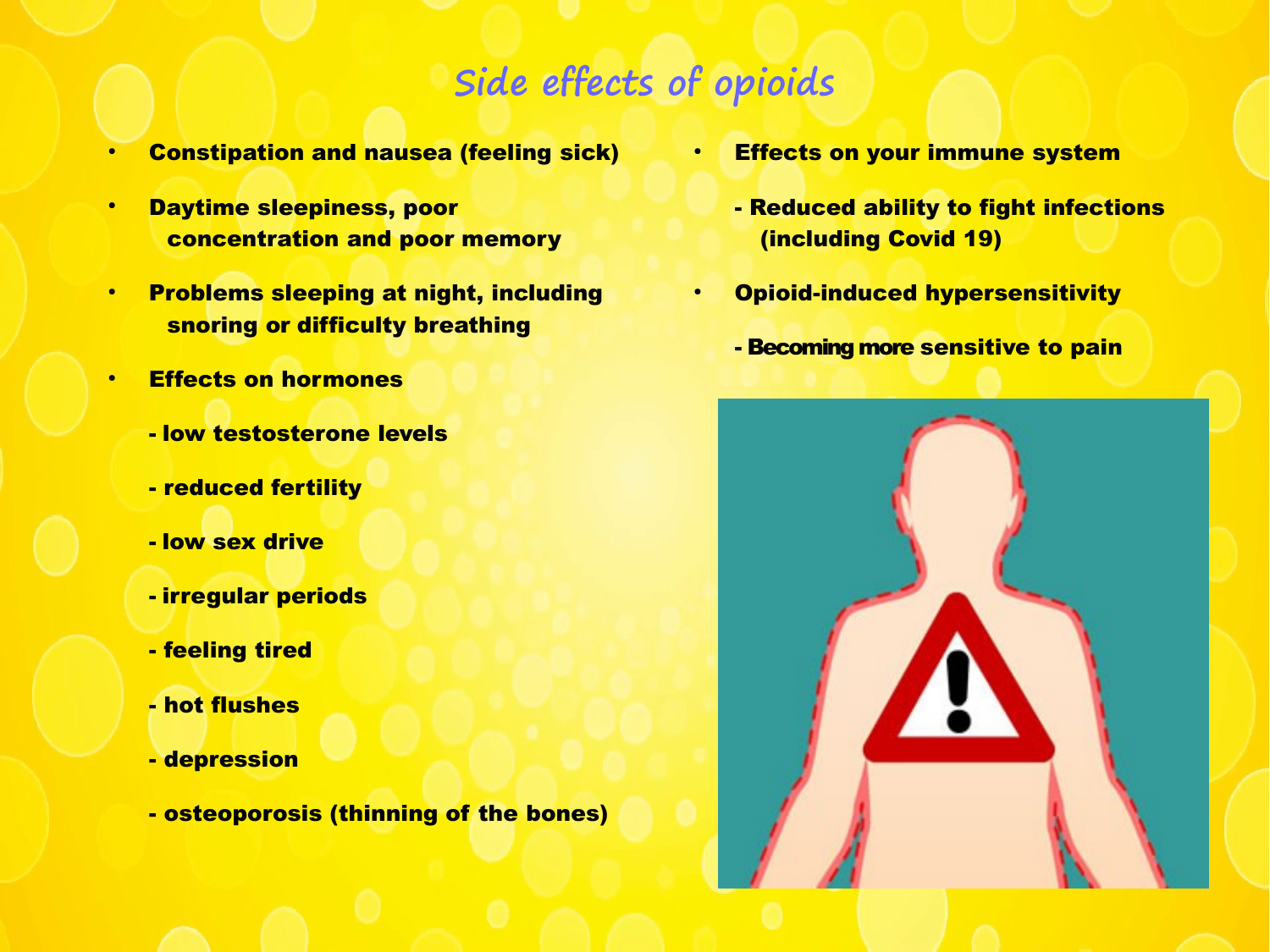# **Do you feel trapped in a persistent pain cycle?**

### **The Persistent Pain Cycle**



**Break the cycle!**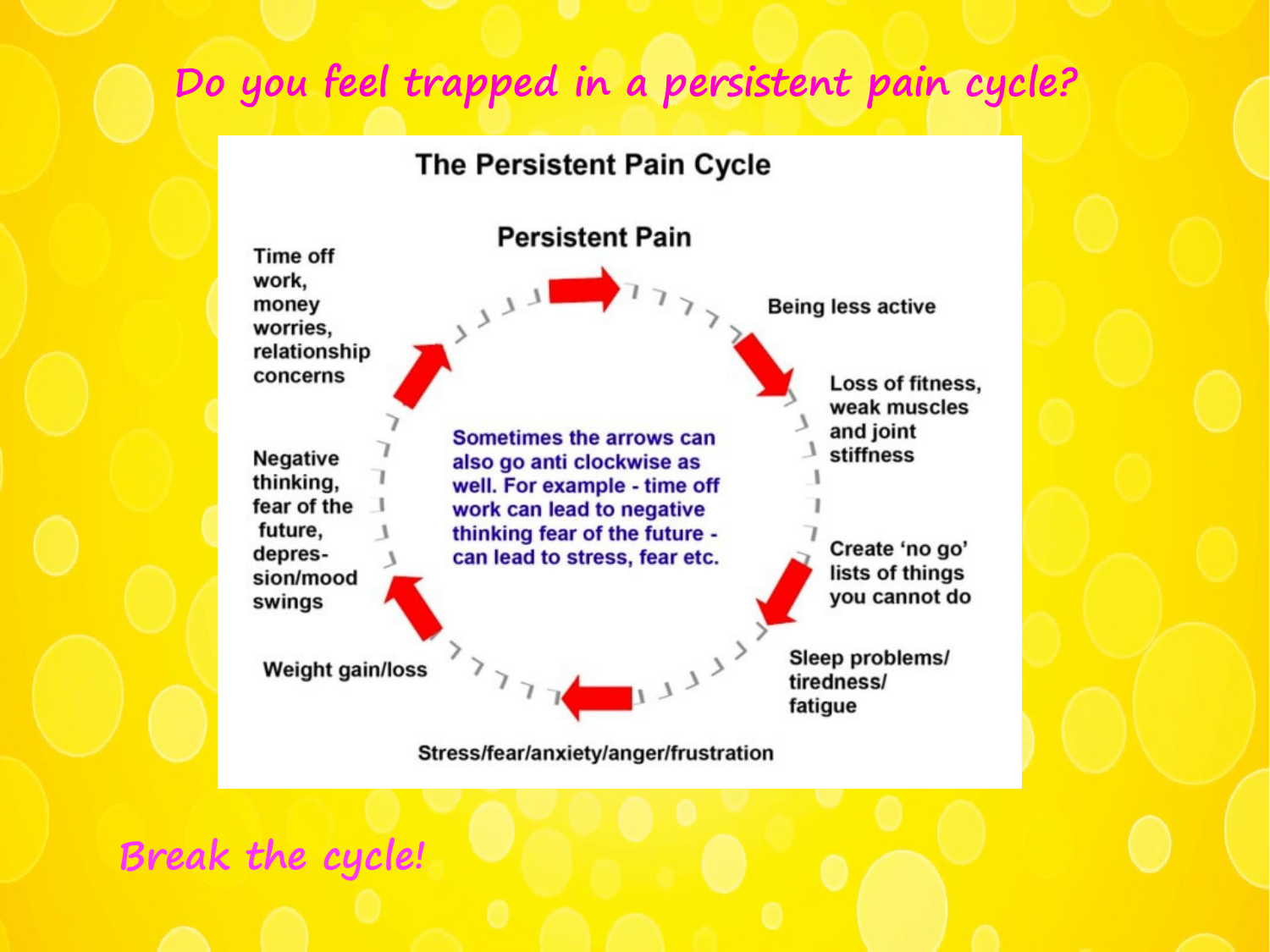## **Tolerance, dependance and addiction**

- **Tolerance is when opioids become less** effective over time, as your body has got used to the pain-relieving effect
- Your body can also become dependant on opioids, so that if you stop taking them suddenly you get symptoms of withdrawal
	- Occasionally people in pain can become addicted to opioids. This can cause you to feel out of control about how much medicine you take or how often you take it. You might crave the medicine, or carry on taking it even when it has a negative effect on your physical or mental health